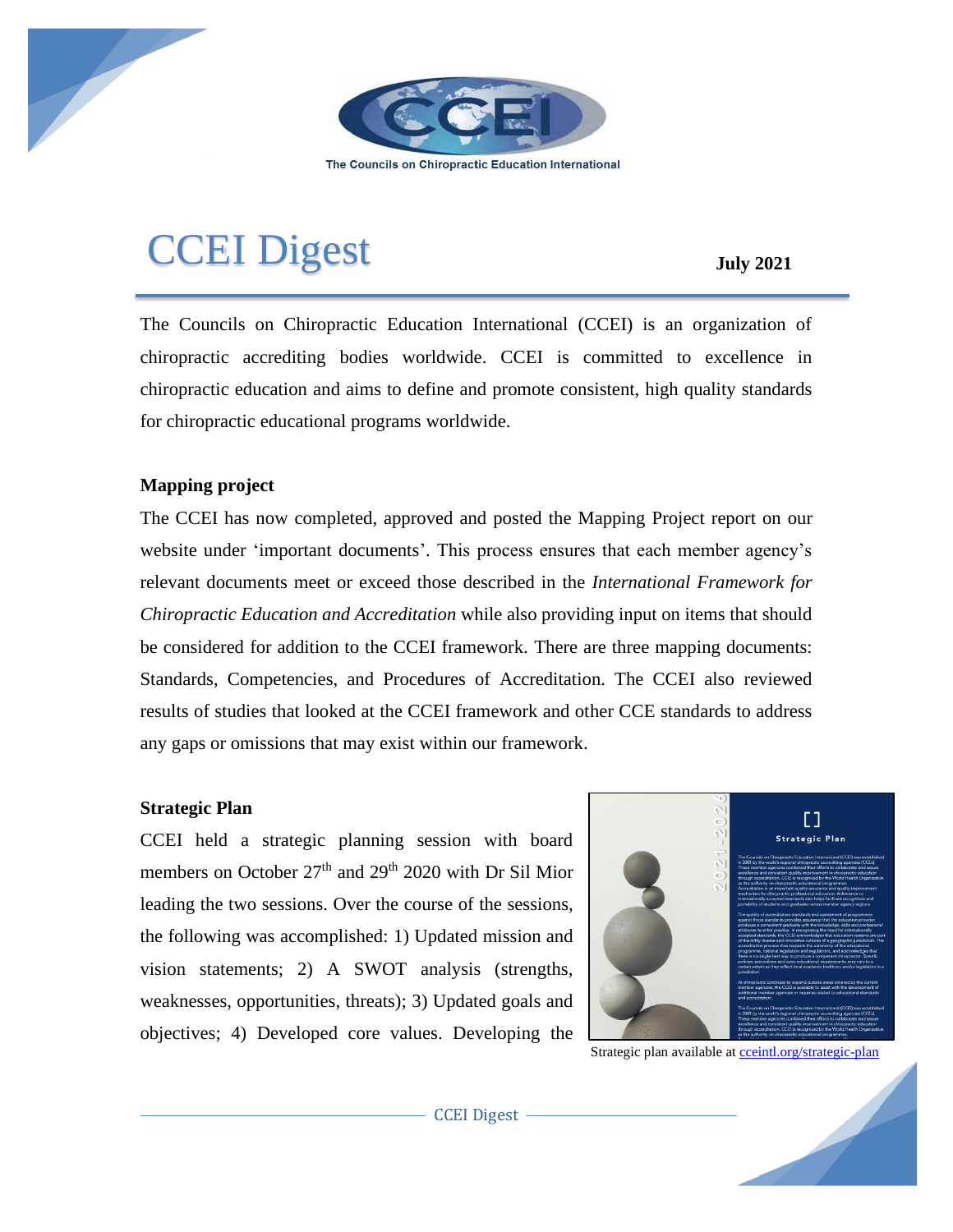

The Councils on Chiropractic Education International

strategic plan allowed us to think carefully about what CCEI encompasses and how we envision ourselves over the next few years. The high-level strategic plan has now been finalized, approved and posted on the website.

#### **Updating our website**

After our initial revamp of the website in 2017, earlier this year our secretariat carried out a website revitalization to help develop a more modern look and feel and make the website easier to navigate. The revamp provided an opportunity to review and update information. Input and recommendations for our website are always welcomed.

#### **Meetings**

CCEI has had two meetings over Zoom with board members over the last few months, in February and April 2021. Much of our work is done through e-mail. However, meetings are held as needed, typically when collaboration of all members is needed on a specific item or we are seeking to vote on or approve an item. The CCEI president (Dr Cynthia Peterson) and vice president (Dr Michael Shobbrook) participated in the International Chiropractic Regulatory Society (ICRS) forum which took place over Zoom on May 14th and 15th 2021. CCEI has been a member of the ICRS since 2018. Dr. Peterson also attended the CERF (Chiropractic Educators' Research Forum) held June 26<sup>th</sup> via Zoom.

#### **Inquiries**

Throughout the year, the CCEI responds to inquiries mainly from individuals wishing to study in another country or move their practice to another jurisdiction. We have also been receiving requests for information from potential future chiropractic programmes internationally. Documents such as the CCEI Framework, mapping, and policy documents have been useful in helping us to respond to the various inquiries. Further, the ability to